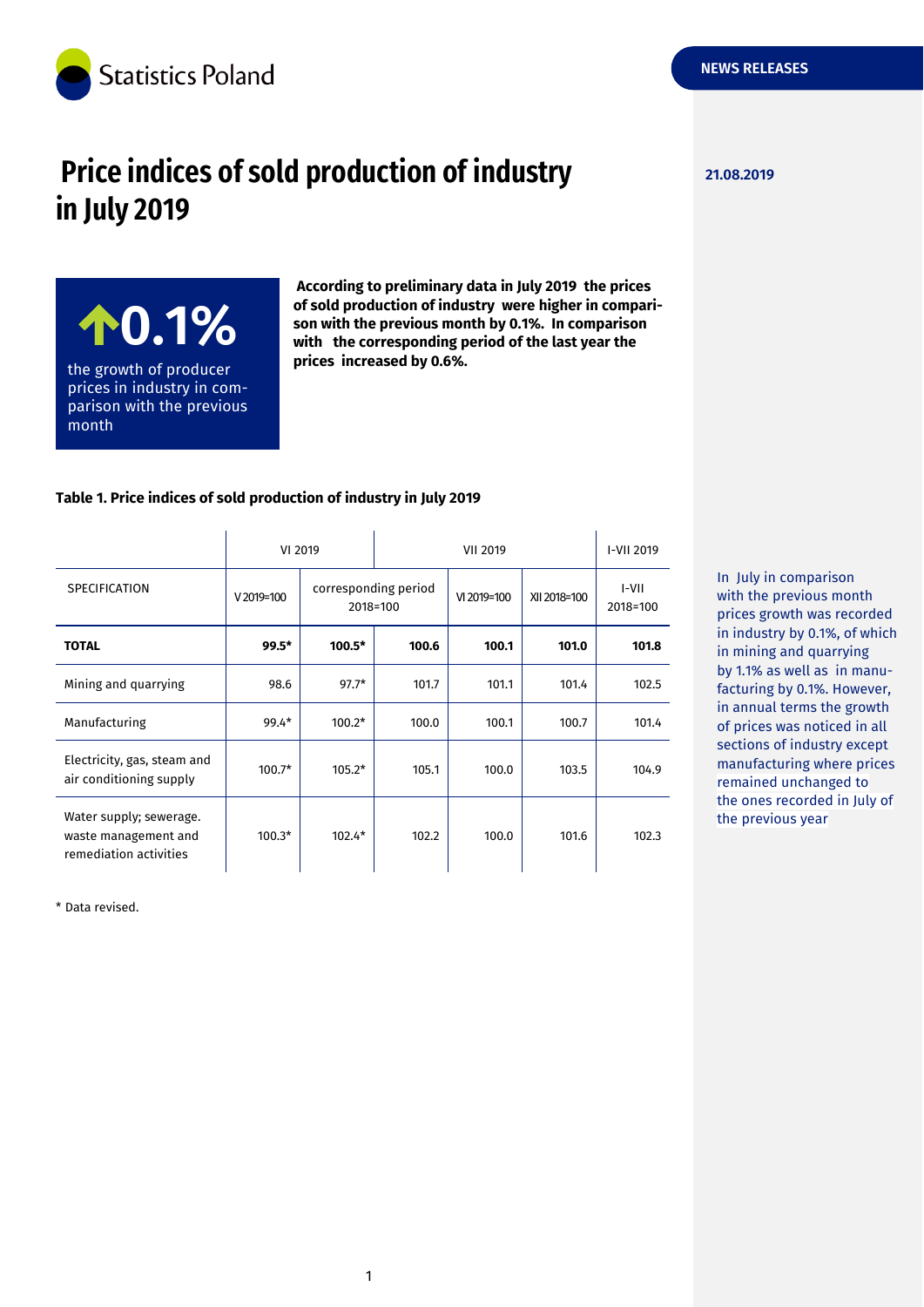According to preliminary data, the prices of sold production of industry in July 2019 were by 0.1% higher in comparison with the previous month. The prices growth was recorded in mining and quarrying by 1.1%, of which in mining of metal ores by 3.1% as well as in mining of coal and lignite by 0.4%. The prices increased in manufacturing by 0.1%, of which the most in manufacture of coke and refined petroleum products (by 1.4%). The prices growth was also noticed, among others, in manufacture: of tobacco products (by 1.0%), of pharmaceutical products (by 0.5%), of food products (by 0.4%), of leather and related products (by 0.3%), of paper and paper products (by 0.2%), of printing and reproduction of recorded media, of machinery and equipment, of other transport equipment (by 0.1% each). The prices of products of wood, cork, straw and wicker as well as manufacture of motor vehicles, trailers and semi-trailers remained unchanged to the ones recorded in the previous month. However, the prices decreased , among others, in manufacture: of beverages, of metal products, of computer. electronic and optical products (by 0.1% each), of furniture (by 0.2%), of chemicals and chemical products, of other non-metallic mineral products (by 0.3% each), of wearing apparel, of rubber and plastic products (by 0.4% each), of textiles (by 0.5%), of basic metals (by 0.9%). Prices in sections electricity, gas, steam and air conditioning supply as well as in water supply; sewerage, waste management and remediation activities remained unchanged to the ones recorded in the previous month.

In July 2019 the prices of sold production of industry were by 0.6% higher than a year earlier. The largest increase in prices was recorded in section electricity, gas, steam and air conditioning supply by 5.1%. Prices also increased in section water supply; sewerage, waste management and remediation activities by 2.2% as well as in section mining and quarrying by 1.7%, of which in mining of coal and lignite by 4.0% with the drop of prices in mining of metal ores by 2.3%. The prices in manufacturing shaped at a similar level to that recorded in July 2018. The biggest growth was recorded in manufacture of other non-metallic mineral products (by 3.8%). The rise of prices was recorded, among other things, also in manufacture: of pharmaceutical products (by 3.0%), of leather and related products (by 2.6% ), of tobacco products (by 2.3%), of other transport equipment (by 2.0%), of food products (by 1.7%), of electrical equipment (by 0.8%), of metal products (by 0.6%), of beverages (by 0.4%), of furniture (by 0.3%), of motor vehicles. trailers and semi-trailers (by 0.1%). However, the drop of prices was recorded, among other things, in manufacture: of textiles (by 0.1%), of wearing apparel, of machinery and equipment (by 0.3% each), of printing and reproduction of recorded media (by 0.6%), of chemicals and chemical products (by 0.9%), of products of wood, cork, straw and wicker (by 1.1%), of rubber and plastic products (by 1.2%), of paper and paper products, of computer, electronic and optical products (by 1.4% each), of basic metals (by 2.0%) as well as of coke and refined petroleum products (by 2.2%).

 $%$ 1,3 1,5 1,0 0,6 0,5 0,5 0,5 0,3 0,4 0,5 0,3 0,2  $0,1$  0 0 0,1  $0.2$ 0,1 0,1 0,0  $-0,2$ -0,4 -0,5 -0,5 -1,0  $1.0$ -1,5 I II III IV V VI VII VIII IX X XI XII I II III IV V VI VII 2018 2019

#### **Chart 1. Prices changes of sold production of industry in 2018-2019 in relation to the previous period**

In July 2019 in comparison with the previous month the biggest growth of prices was recorded in manufacture of coke and refined petroleum products by 1.4% (in comparison with December last year the prices growth was recorded by 10.0%)

The biggest growth of prices in comparison with July of the previous year was recorded in manufacture of other non-metallic mineral products by 3.8% (in comparison with December last year the prices increased by 2.3%)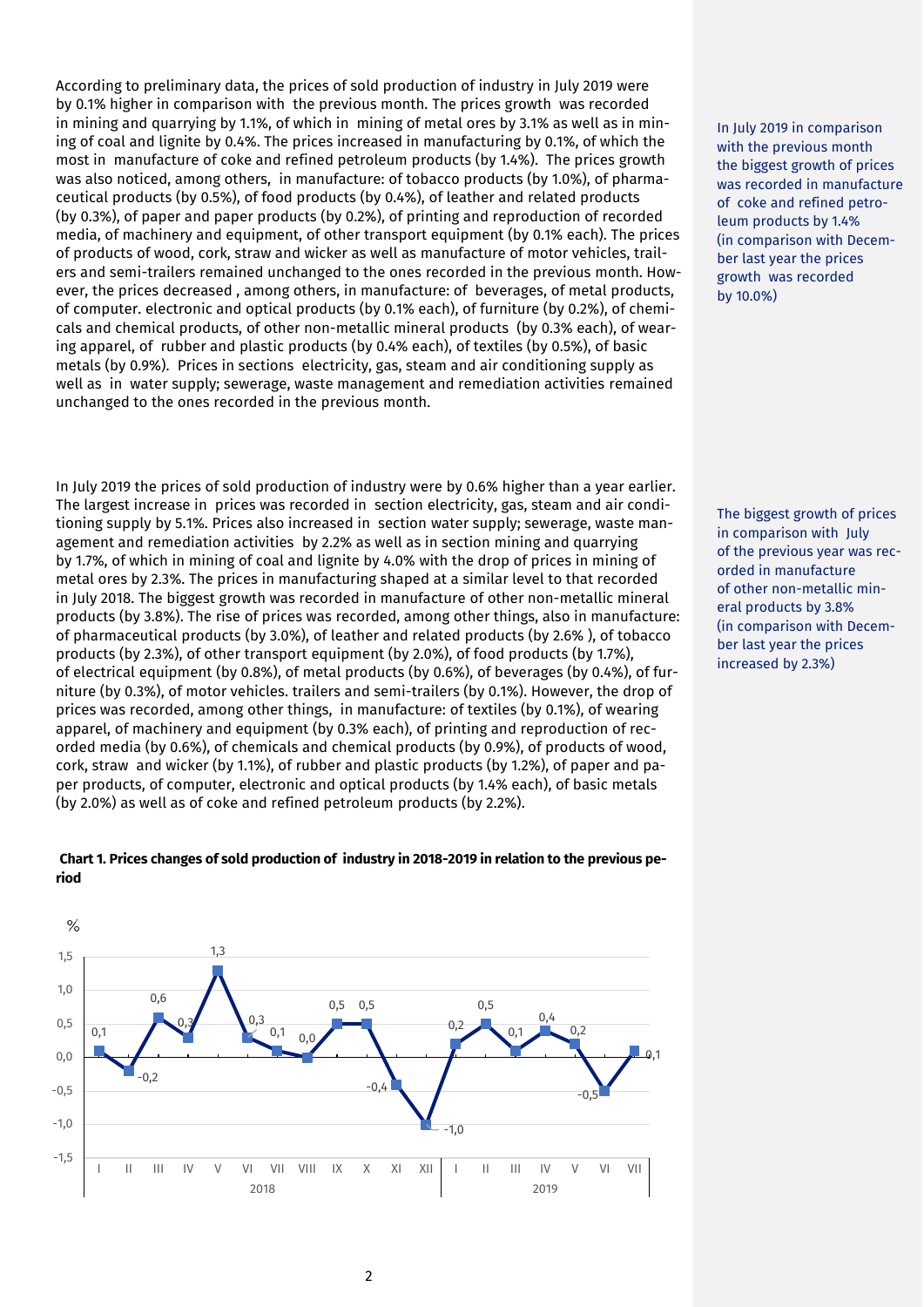



**Chart 3. Prices changes of sold production of industry in 2018-2019 in relation to XII 2017**

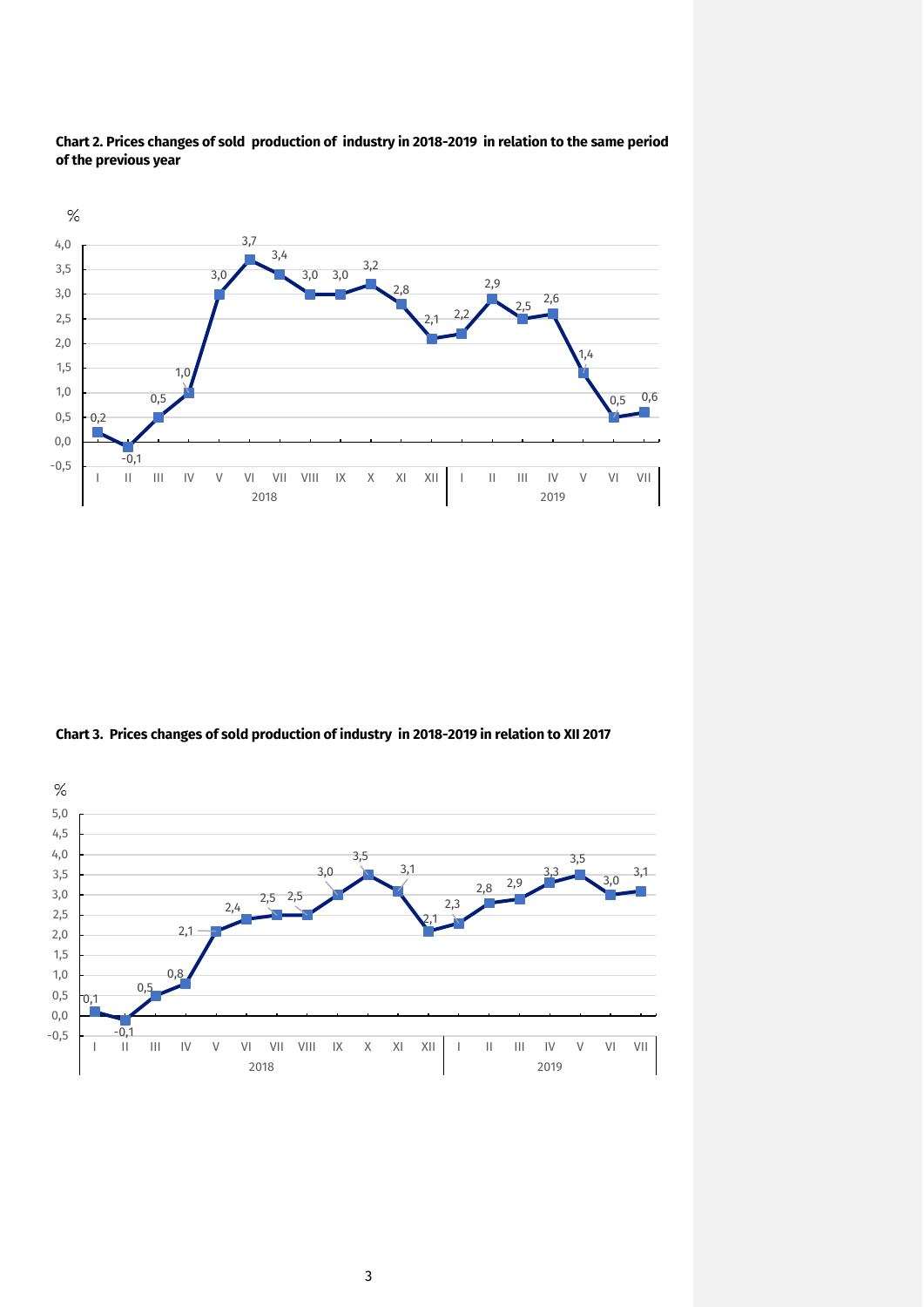

**Chart 4. Prices changes of sold production of industry by sections NACE in 2018-2019 in relation to XII 2017**